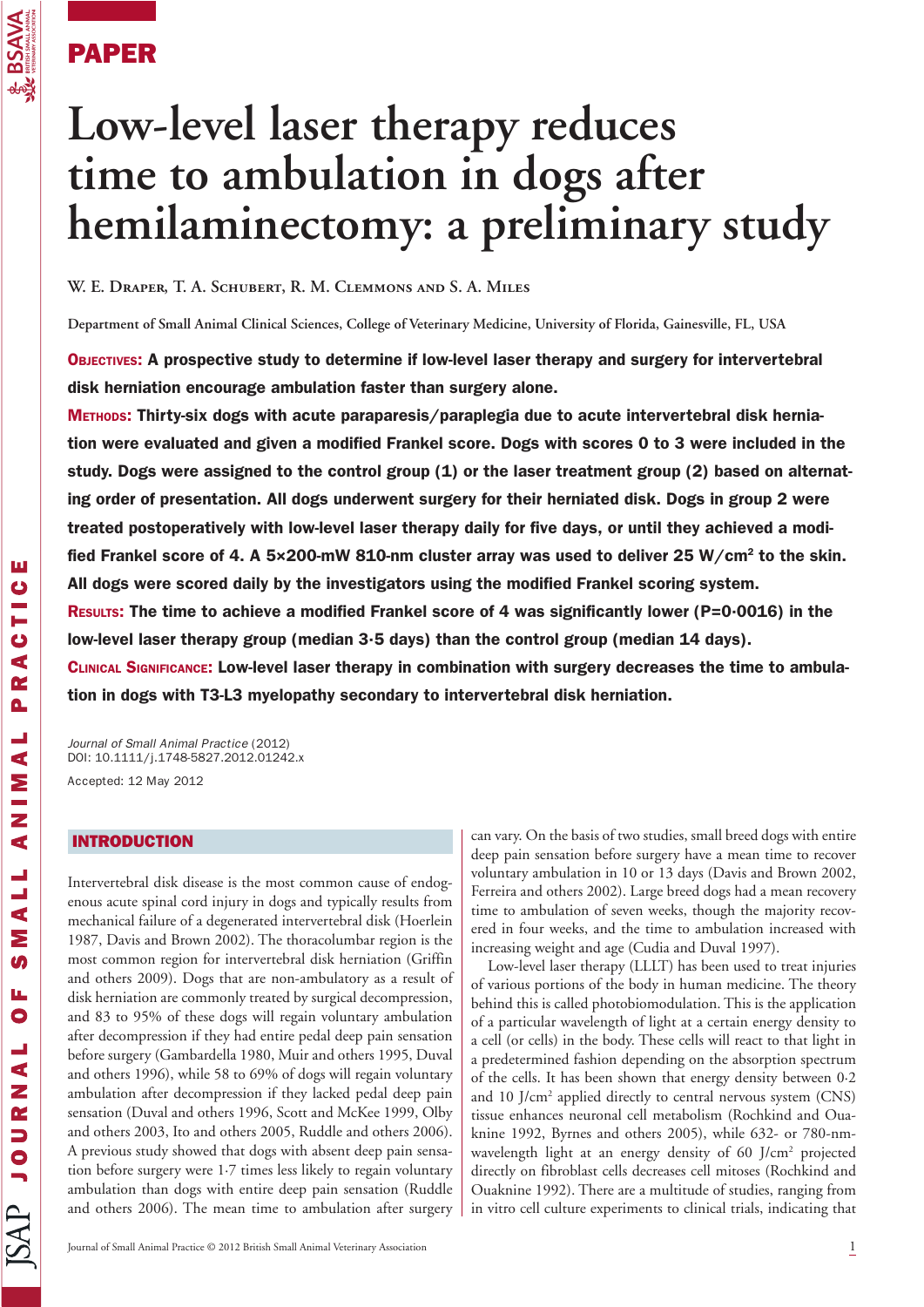LLLT reduces glial scarring (Rochkind and Ouaknine 1992), the immune/inflammatory response and secondary damage (Byrnes and others 2005), increases migration and neurite sprouting of cultured embryonic nerve cells as well as cultured adult brain microexplants (Wollman and others 1996, Wollman and Rochkind 1998) and promotes axonal sprouting and regeneration after spinal cord injury (Byrnes and others 2005, Rochkind and others 2006). Sprouting and fibre outgrowth occur in primates and rodents during recovery of neurological function following cerebrocortical injury or stroke, and are accompanied by new synapse formation in regions adjacent to the focus (Jones and Schallert 1994, Stroemer and others 1995). Additionally, transcutaneous laser irradiation of the spinal cord improves recovery of the corresponding injured peripheral nerve (Rochkind and others 2001, Shamir and others 2001) and speeds recovery from severe spinal cord injury when laser therapy is combined with sciatic nerve graft in the spinal cord (Rochkind and Ouaknine 1992). Specifically, 810 nm light improves axonal regrowth, locomotor function and alters the immune response in a damaged rat spinal cord model (both hemisection and contusion models) (Byrnes and others 2005, Wu and others 2009). These studies indicate that the low-level laser will penetrate through tissue to allow an effective energy density to be applied to the spinal cord.

On the molecular level, the mechanism of LLLT has been attributed to several processes. One mechanism is the reduction of activity of nuclear factor kappa-light-chain enhancer of activated B cells (NF-κB) (Rizzi and others 2006). Activated astrocytes play a role in propagating secondary spinal cord injury through the activity of NF-κB. Inhibition of NF-κB correlates with reduced expression of pro-inflammatory mediators and increased white matter preservation (Brambilla and others 2005), potentially leading to increased axonal sparing and sprouting following spinal cord injury (Brambilla and others 2009). LLLT also alters mitochondrial oxidative metabolism by stimulation of cytochrome oxidase (Eells and others 2003). This is possibly due to the absorption of the light by the cytochromes of the respiratory chain in the mitochondria. Cytochrome oxidase has absorption bands in the 780 and 830 nm range (Rochkind and Ouaknine 1992). Cytochrome oxidase is an important energygenerating enzyme that is critical for function in almost all cells, especially in highly oxidative organs such as the CNS (Wong-Riley 1989). Nitric oxide (NO) produced in the mitochondria can inhibit respiration by binding to cytochrome oxidase and displacing oxygen, especially in stressed or hypoxic cells (Brown 2001). It is proposed that LLLT may displace the NO from the cytochrome oxidase, allow binding of oxygen, and thus restart the mitochondrial respiration pathway (Lane 2006). Reactive oxygen species (ROS) are possible mediators of the biological effects of light therapy (Grossman and others 1998, Karu 1999). While ROS are usually thought of as detrimental to cells, it has been suggested that in small amounts they may be a significant biostimulant, ultimately promoting mitosis (Williams 1985, Kanofsky 1989, Rochkind and Ouaknine 1992).

The purpose of this prospective study was to evaluate LLLT as an adjunctive treatment for non-ambulatory paraparesis or paraplegia due to thoracolumbar intervertebral disk disease (IVDD), specifically to see if LLLT expedites the ability of the affected dog to ambulate voluntarily. It was hypothesised that LLLT therapy would decrease time to ambulation. To the authors' knowledge, there have been no clinical studies in the dog using LLLT as an adjunctive treatment for spontaneous spinal cord disease.

## MATERIALS AND METHODS

From December 2009 to December 2010, dogs presenting to the University of Florida College of Veterinary Medicine with signs consistent with thoracolumbar disk herniation were evaluated and each animal was assigned a modified Frankel score (MFS) to describe neurological dysfunction. This scale was used because it accounts for more than one examiner and has been used in previous studies (Frankel and others 1969, Levine and others 2006, 2009). The MFS is defined as spinal hyperaesthesia only (grade 5), ambulatory with paraparesis and/or ataxia (grade 4), non-ambulatory paraparesis (grade 3), paraplegia with entire superficial nociception in the pelvic limbs (grade 2), paraplegia with entire deep nociception in the pelvic limbs (grade 1) and paraplegia with absent nociception in pelvic limbs (grade 0). Superficial nociception was tested using mosquito haemostats to pinch a small section of skin over the dorsal pes. Deep nociception was tested using mosquito haemostats to compress the periosteum of P2 of one of the digits on the rear limb. Positive nociception was recorded if a conscious response was noted by the patient (i.e. vocalisation, turning to look at the point of stimulus, sudden increase in heart rate that was subsequently reduced after cessation of the stimulus). Animals were considered ambulatory if they could rise from a sitting position and take three steps of their own volition (e.g. left, right, left) without falling and without physical manipulation by the examiner (i.e. pulling on the leash, "tail walking", pushing from behind). Assessment of ambulation in all dogs was done on a non-slick rubber mat running the length of a hallway. A dog was considered to have nonambulatory paraparesis (MFS 3) if voluntary motor function in the pelvic limbs was noted during the examination, but the dog was not able to rise and take three steps of their own volition. To be included in the study the dogs had to meet the following criteria: clinical signs for less than five days, neurological exam findings consistent with a T3-L3 myelopathy, an MFS of 0 to 3 and a complete diagnostic regimen with appropriate treatment approved by the owner. Dogs were assigned to one of two groups by alternating order of presentation to obviate selection bias. The 18 dogs in group 1 were diagnosed and treated in a way consistent with current standards of care including (but not limited to) complete blood count, serum biochemistry, advanced imaging (MRI or CT) to diagnose intervertebral disk herniation and surgical decompression via hemilaminectomy±pediculectomy. The 17 dogs in group 2 were diagnosed and treated in a way consistent with current standards of care combined with LLLT postoperatively. LLLT was performed using a laser array with five 200-mW 810-nm-wavelength lasers [LX2 Control Unit+Laser Cluster Probe, wavelength=810 nm, power=1 W (5×200 mW), THOR Photomedicine Ltd, London, UK]. Postoperatively the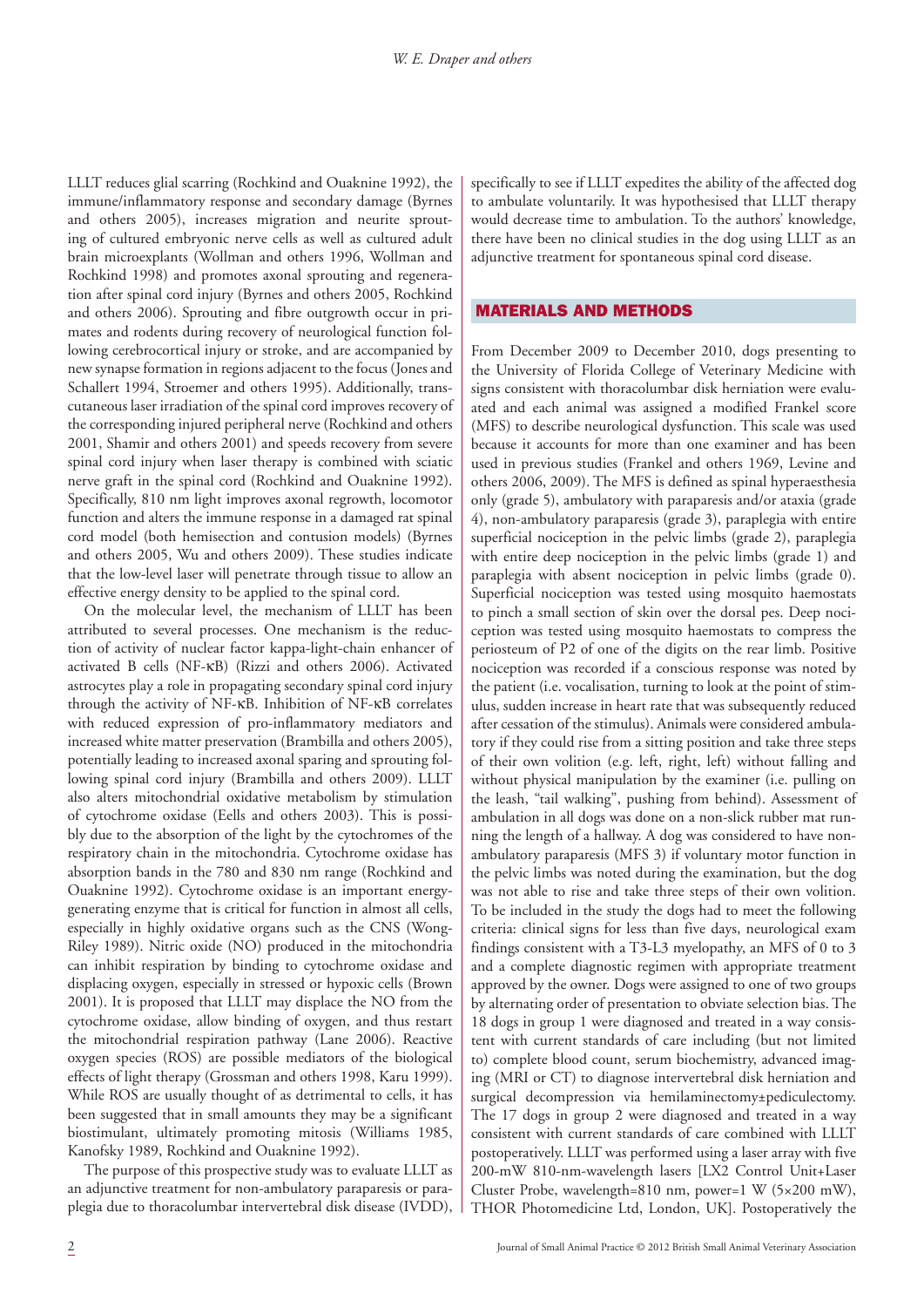laser was applied transcutaneously over the spinal segment associated with the hemilaminectomy and the two adjacent ones (one cranial and one caudal). The laser array was applied to each area for 1 minute, delivering 25,000 mW/cm<sup>2</sup> to the overlying skin (private communication of unpublished experimental data from James Carroll of THOR Photomedicine) per day for five days. As light in the infrared spectrum is not absorbed by haemoglobin and can penetrate deep into living tissue, this delivered an appropriate energy density  $(2 \text{ to } 8 \text{ J/cm}^2)$  to the spinal cord (private communication of unpublished experimental data from James Carroll of THOR Photomedicine) (Oshiro and others 1996, Vladimirov and others 2004). While they were hospitalised, all dogs were evaluated on a daily basis via physical and neurological examinations by the primary investigator. All dogs were given an MFS daily. Each dog was considered to have successfully completed the study when they achieved an MFS of 4. If the dogs left the hospital before achieving an MFS of 4, the owners were instructed to contact the attending clinician when they confirmed that the dog was able to rise and walk three steps on its own. This confirmation was corroborated via video footage of the dog sent to the attending clinician, phone discussion between the attending clinician and another veterinarian that had confirmed the ambulatory status, or by requesting that the owner bring the dog back to the University of Florida Neurology Service for evaluation by the attending clinician. Basic physical rehabilitation exercises (passive range of motion, supported standing and toe-pinch withdrawal) were discussed with the owners and recommended for at-home use for all of the patients in this study.

This study was reviewed, and approved, by the Institutional Animal Care and Use Committee (IACUC) and the Clinical Research Review Committee (CRRC) at the University of Florida.

Age, sex, breed, weight, number of non-ambulatory days before presentation, MFS on admission, number of days required to achieve MFS grade 4, and whether or not glucocorticoids were used at any time were recorded for all study dogs.

Differences in time to reach an MFS of 4 between the two groups were determined by survival analyses using the Kaplan-Meier (KM) method. Significant differences in time to reach an MFS of 4 were determined by the log-rank P values derived from the KM method. Multivariate Cox proportional hazard models were constructed to identify factors independently associated with time to reach an MFS of 4. Age, weight, duration of clinical signs at presentation, MFS at presentation, and group were the independent factors inserted into the models. Analysis was performed and all data were retained in the models. Hazard ratios (HRs) for time to MFS of 4 and 95% confidence intervals (CIs) were calculated for each variable. A P value of less than 0·05 was considered significant in all analyses. MediCalc software (version 12) was used to analyse the data and provided the descriptive statistics for the groups.

### RESULTS

Group 1 (control group) consisted of 18 dogs (3 entire males, 5 castrated males, 1 entire female and 9 spayed females) that included 13 dachshunds, 3 mixed-breed dogs, 1 bulldog and 1 shih-tzu. The mean age was 5·4 years, with a mean weight of 9·1 kg and duration of clinical signs before entering the study of 1·32 days. The median MFS on initial presentation was 1. Six dogs had an MFS of 3, two had MFS of 2, nine had MFS of 1 and one had MFS of 0 at presentation. Six of these dogs were treated with glucocorticoids.

Group 2 (LLLT group) consisted of 17 dogs (1 entire male, 6 castrated males and 10 spayed females) that included 13 dachshunds, 2 cocker spaniels, 1 Jack Russell terrier and 1 mixed-breed dog. The mean age was 5·2 years with a mean weight of 7·5 kg and duration of clinical signs before entering the study of 1·15 days. The median MFS on initial presentation was 1. One dog had an MFS of 3, 4 had MFS of 2, 10 had MFS of 1 and 2 had MFS of 0 at presentation. Eight of these dogs were treated with glucocorticoids.

Of the dogs enrolled in the study, 34 of 35 achieved an MFS of 4. While all of the dogs in the laser treatment group were ambulatory at the end of the study, one dog in the non-laser control group had not attained an MFS of 4 at the conclusion of the study. This dog had an MFS of 2 on presentation. This dog was not included in the statistical analysis. There were 10 dogs in group 1 (55%) and 6 dogs in group 2 (35%) that were discharged without attaining an MFS of 4. These dogs were followed up as noted in the previous section to determine the day they attained an MFS of 4.

According to the KM survival analysis the shape of the survival curves was different between the LLLT group and the control group. This univariate analysis showed that there was a significant difference [log-rank P=0·0016, *X*<sup>2</sup> =9·978, df=1, HR 2·5425 (95% CI 1·2049 to 5·3652)] in the median time to MFS of 4 of 3·5 days in the LLLT group compared to 14 days in the control group (see Fig 1 and Table 1 for expanded comparison). In the multivariate Cox proportional hazards models, group was the only factor independently associated with achieving an MFS of 4 [P=0·0036,  $X^2$ =17·86, df=5, HR 3·08 (95% CI 1·4466 to 6·5577)]. Age, weight, duration of clinical signs at presentation,



FIG 1. Kaplan-Meier curve demonstrating a significant difference between the low-level laser therapy (LLLT) and control groups in time to a modified Frankel score of 4 (P=0·0016)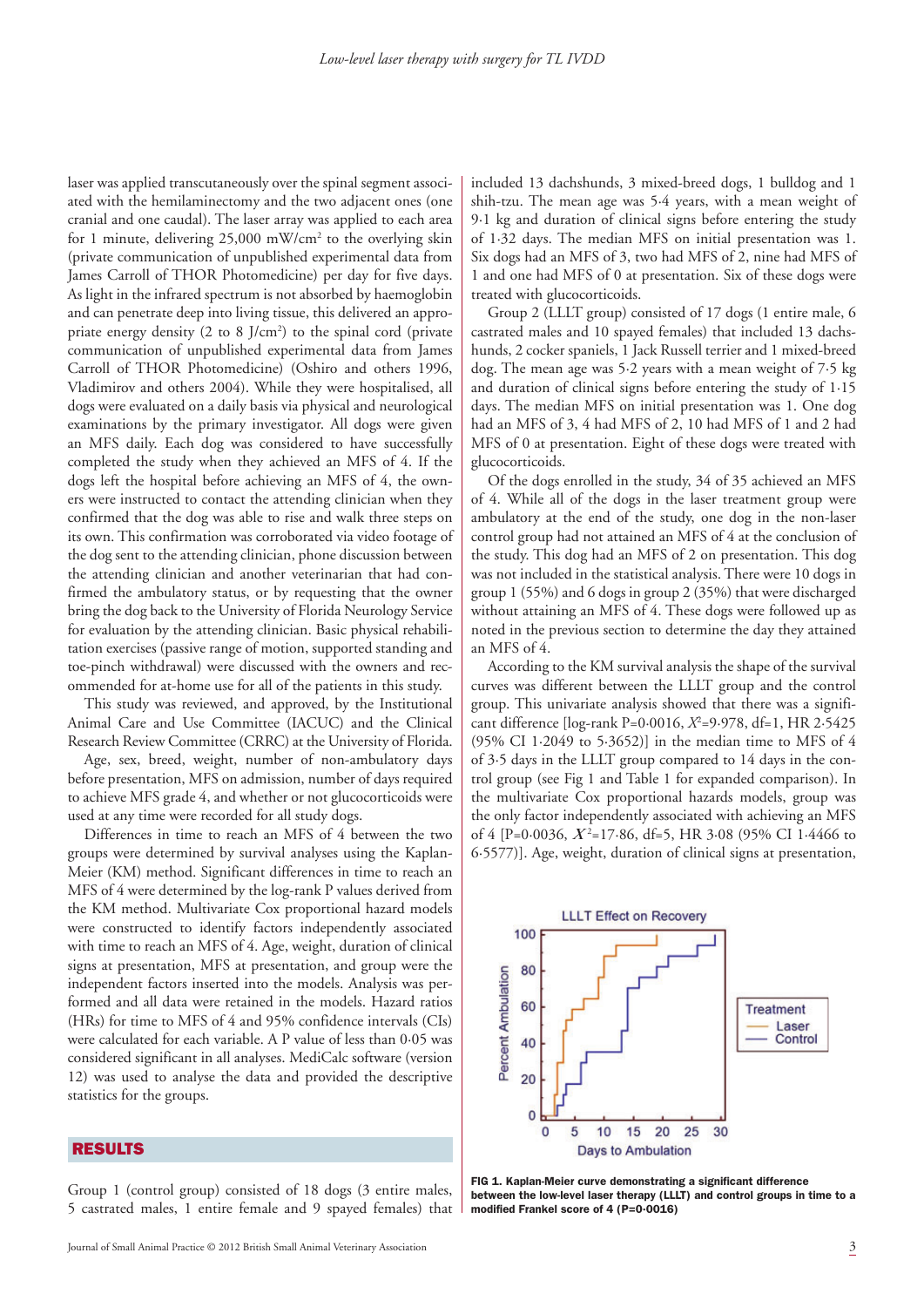| Table 1. Kaplan-Meier analysis indicating days needed to |
|----------------------------------------------------------|
| reach a modified Frankel score of 4 between the control  |
| and LLLT groups                                          |
|                                                          |

| <b>Group</b> | Range                  | <b>Lower</b><br>quartile | <b>Median</b> | <b>Upper</b><br>quartile | Interguartile<br>range |
|--------------|------------------------|--------------------------|---------------|--------------------------|------------------------|
| Control      | $2.0 \text{ to } 29.0$ | $6 - 0$                  | $14 - 0$      | $16 - 0$                 | $10-0$                 |
| 111T         | $2.0 \text{ to } 19.0$ | 2.0                      | 3.5           | 9.0                      | 7·0                    |

LLLT Low-level laser therapy

| <b>Table 2. Data from Cox proportional hazards models</b>                                                                           |                                              |                                                |                                                |                                                |  |  |  |  |
|-------------------------------------------------------------------------------------------------------------------------------------|----------------------------------------------|------------------------------------------------|------------------------------------------------|------------------------------------------------|--|--|--|--|
| <b>Variable</b>                                                                                                                     | <b>HR</b>                                    | 95% CI low                                     | 95% CI high                                    | P value                                        |  |  |  |  |
| Group (LLLT or control)<br>Age (years)<br>Weight (kg)<br>MFS at admission<br>Duration of clinical<br>signs before surgery<br>(days) | 3.08<br>0.8102<br>0.9815<br>1.1072<br>1.2253 | 1.4466<br>0.6410<br>0.8891<br>0.7770<br>0.8581 | 6.5577<br>1.0242<br>1.0836<br>1.5779<br>1.7496 | 0.0036<br>0.0799<br>0.7130<br>0.5749<br>0.2660 |  |  |  |  |

Confidence interval, LLLT Low-level laser therapy, MFS Modified Frankel score

and MFS at presentation were not independently associated with achieving an MFS of 4 (Table 2). This analysis indicates that the only variable that was associated with a shorter time to MFS 4 was LLLT.

#### **DISCUSSION**

The results of this study support the original hypothesis that LLLT, in conjunction with decompressive surgery, decreases time to ambulation in dogs that are non-ambulatory because of thoracolumbar IVDD. The presented data indicate that LLLT may play an important role in the treatment of acute spinal cord injury secondary to intervertebral disk herniation. There was a statistically significant difference in the median time to ambulation between the two groups that was independent of age, weight, MFS on presentation, or duration of clinical signs on presentation. The mean time to ambulation after decompressive surgery in previous publications [10·8 days (Ferreira and others 2002) and 12·9 days (Davis and Brown 2002)] was similar to the mean and median times to ambulation in the non-laser control group of this study (12·9 and 14 days, respectively). This relationship indicates that the population of dogs in the present study is similar to the populations previously reported in the literature.

Time to ambulation was chosen as it is an objective measurement that can be evaluated by the MFS. For this study, it was considered a reliable manifestation of the efficacy of the treatment as it provides a measurable outcome for assessment. Ambulation is also an important part of the healing process for the dog as well as the owner. Ambulatory dogs have a lower incidence of urinary tract infections, pneumonia, disuse muscle atrophy and decubital ulcers. At this stage of neurological recovery, they are also able to urinate on their own. This signifies an important step in the owner's ability to care for the dog at home as they do not have to concern themselves with advanced care directives such as bladder expression.

It is recognised that there are several weaknesses in this study that could contribute to a type 1 statistical error (incorrectly rejecting a true null hypothesis). In retrospect, some of these could have been controlled for. Among them are the low number of dogs in each group, lack of blinding of the evaluating clinician and true randomisation of the groups, and failure to sham-treat the control dogs. Some that would be more difficult to control are medications or treatments that are given before referral. All of the dogs in this study received polyethylene glycol 30% (PEG) treatment (2·2 mL/kg iv postoperatively and again the next morning), as this is standard therapy in the authors' hospital. There were dogs in both treatment and control groups that received glucocorticoids, mostly before the patients arrived at the hospital. This is not seen as a confounding variable as there are studies indicating that glucocorticoids do not affect the outcome in dogs with IVDD (Boag and others 2001, Levine and others 2008).

While the exact reason why LLLT may have worked in this scenario is not known, it would follow that addressing the secondary injury to the spinal cord via mechanisms previously discussed was the difference in the two groups. This finding may indicate that more studies are warranted to find the actual beneficial mechanism. On the basis of the data from this study, LLLT provides a treatment option that reduces the time to ambulation in dogs that undergo decompressive surgery for thoracolumbar intervertebral disk herniation.

#### Acknowledgements

The laser unit in this study was loaned to us by THOR Photomedicine.

#### Conflict of interest

None of the authors of this article has a financial or personal relationship with other people or organisations that could inappropriately influence or bias the content of the paper.

#### References

- BOAG, A. K., OTTO, C. M. & DROBATZ, K. J. (2001) Complications of methylprednisolone sodium succinate therapy in dachshunds with surgically treated intervertebral disc disease. Journal of Veterinary Emergency and Critical Care 11, 105-110
- BRAMBILLA, R., BRACCHI-RICARD, V., HU, W. H., FRYDEL, B., BRAMWELL, A., KARMALLY, S., GREEN, E. J. & BETHEA, J. R. (2005) Inhibition of astroglial nuclear factor kappaB reduces inflammation and improves functional recovery after spinal cord injury. The Journal of Experimental Medicine 202, 145-156
- BRAMBILLA, R., HURTADO, A., PERSAUD, T., ESHAM, K., PEARSE, D. D., OUDEGA, M. & BETHEA, J. R. (2009) Transgenic inhibition of astroglial NF-kappa B leads to increased axonal sparing and sprouting following spinal cord injury. Journal of Neurochemistry 110, 765-778
- BROWN, G. C. (2001) Regulation of mitochondrial respiration by nitric oxide inhibition of cytochrome c oxidase. Biochimica et Biophysica Acta 1504, 46-57
- BYRNES, K. R., WAYNANT, R. W., ILEV, I. K., WU, X., BARNA, L., SMITH, K., HECKERT, R., GERST, H. & ANDERS, J. J. (2005) Light promotes regeneration and functional recovery and alters the immune response after spinal cord injury. Lasers in Surgery and Medicine 36, 171-185
- CUDIA, S. P. & DUVAL, J. M. (1997) Thoracolumbar intervertebral disk disease in large, nonchondrodystrophic dogs: a retrospective study. Journal of the American Animal Hospital Association 33, 456-460
- DAVIS, G. J. & BROWN, D. C. (2002) Prognostic indicators for time to ambulation after surgical decompression in nonambulatory dogs with acute thoracolumbar disk extrusions: 112 cases. Veterinary Surgery 31, 513-518
- DUVAL, J., DEWEY, C., ROBERTS, R. & ARON, D. (1996) Spinal cord swelling as a myelographic indicator of prognosis: a retrospective study in dogs with intervertebral disc disease and loss of deep pain perception. Veterinary Surgery 25, 6-12
- EELLS, J. T., HENRY, M. M., SUMMERFELT, P., WONG-RILEY, M. T., BUCHMANN, E. V., KANE, M., WHELAN, N. T. & WHELAN, H. T. (2003) Therapeutic photobiomodulation for